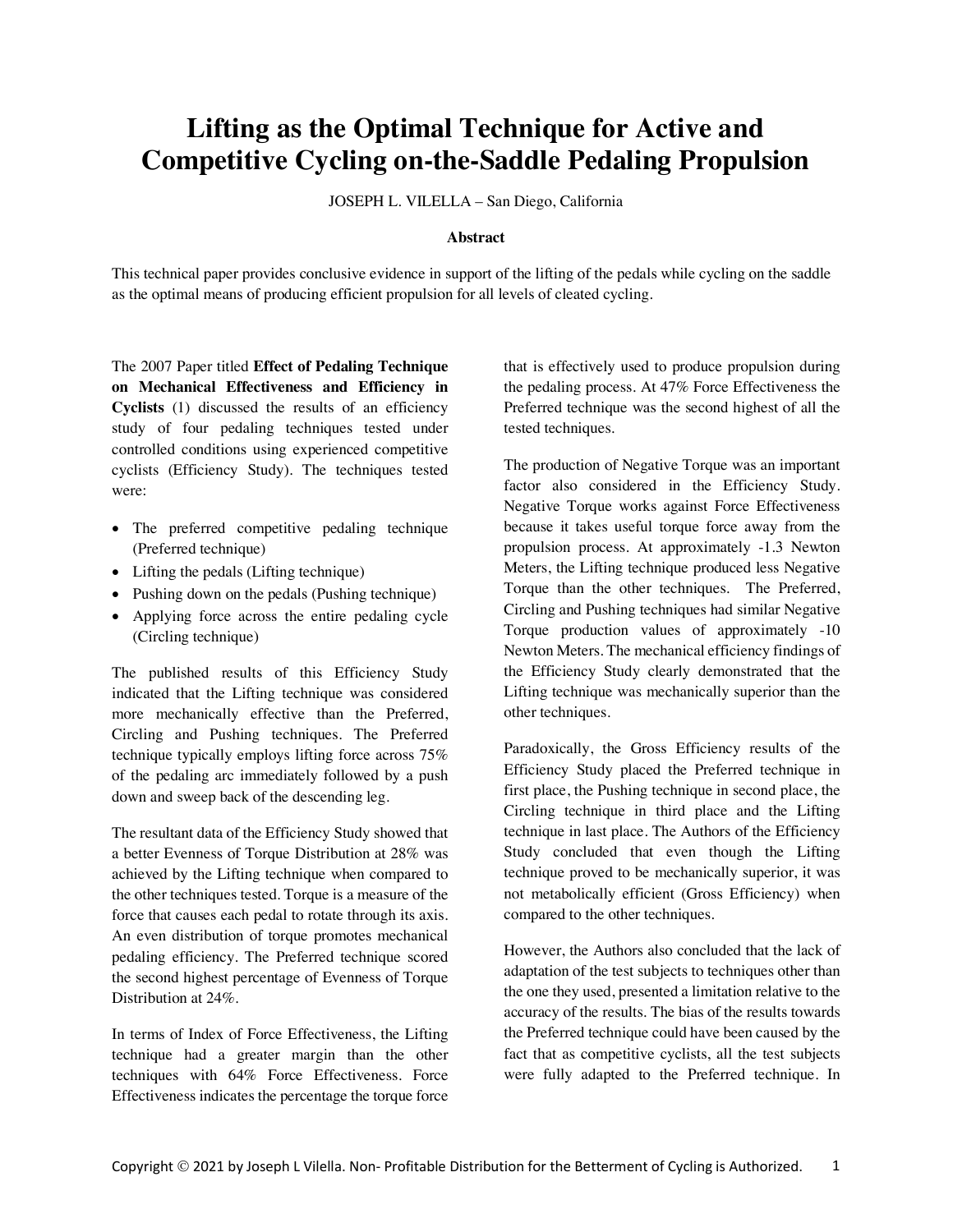addition, none of the test subjects was given enough time to adapt to the other techniques tested.

Having recognized this limitation, the Authors suggested that further studies were needed to establish the possibility that a technique other than the Preferred technique, given enough time for proper adaptation, could ultimately deliver better Gross Efficiency results than the ones obtained.

In the year 2012, the Author of this Technical Paper, without prior knowledge of the 2007 Efficiency Study and its results, decided to explore the possibility of using 100% lifting of the pedals, as the sole means of generating pedaling propulsion while cycling on the saddle. Motivated by his desire to improve his road cycling time trials performance, he decided to explore the possibility of effectively using this highly simplified version of the Pro technique.

Several weeks of focused efforts with the Lifting technique showed marked improvement in his overall pedaling propulsion and striking improvements in his climbing efforts. His cycling form was also devoid of the excessive upper body motion exhibited with the Pushing technique he previously used.

Using hissystems engineering background, the Author ultimately developed a highly efficient modality of the Lifting technique that he referred to as Lift Propulsive Pedaling (LPP). He used the LPP technique in his overall road cycling and his time trials. He also taught LPP for 7 years to interested outdoor cyclists as well as to the participants of his indoor cycling classes.

Users consistently reported improvements that clearly demonstrated that the LPP technique delivered an efficiency edge when compared to Pushing technique they had used. The Author ascribed this efficiency to the combination of the following factors:

- The inherent simplicity, fluidity and smoothness of the lifting process
- The propulsion support provided by the inertial weight of the free-falling leg structure
- The increased number of muscles involved in the lifting process.

However, lacking independent proof of the mechanical effectiveness of lifting process, the Author

understood that some level of formal analysis and testing would be required to fully validate the observed efficiency of the LPP technique.

In 2014, the Author read the 2007 Paper about the Efficiency Study and found in it the mechanical efficiency proof that had eluded him. The reported superior Mechanical Effectiveness of the Lifting technique explained the efficiency edge consistently achieved with the LPP technique. Based on his extensive experience with the adaptation process of the LPP technique, he concluded that lack of adaptation skewed the results away from the Lifting technique.

Once full adaptation was achieved with LPP, its users reported that its lifting process delivered far better power generation results and endurance than the pushing process. This fact was also backed by several competitive results.

In essence, the data of the 2007 Efficiency Study provided critical empirically evidence that in terms of Mechanical Effectiveness, the Lifting technique was was superior to all the other tested pedaling techniques, including the Preferred technique used by elite and Professional (Pro) cyclists. However, it negated the Gross Efficiency of the Lifting technique.

To correct that paradox, the Mechanical Effectiveness of the Lifting technique in combination with proper adaptation to it, would have to be tested against the Preferred technique. The goal was to have a Pro cyclist with reasonable time to adapt to the Lifting technique, perform several timed trials to compare the efficiency of the LPP modality of the Lifting technique against that of the Preferred technique. What follows is a discussion of the parameters and efficiency basis of the LPP technique and performance results of the Preferred and LPP technique tests.

# **Parameters**

## **Muscular Adaptation**

Substantial experience with the Lifting technique has clearly demonstrated that a reasonable muscular adaptation period is required to achieve full lifting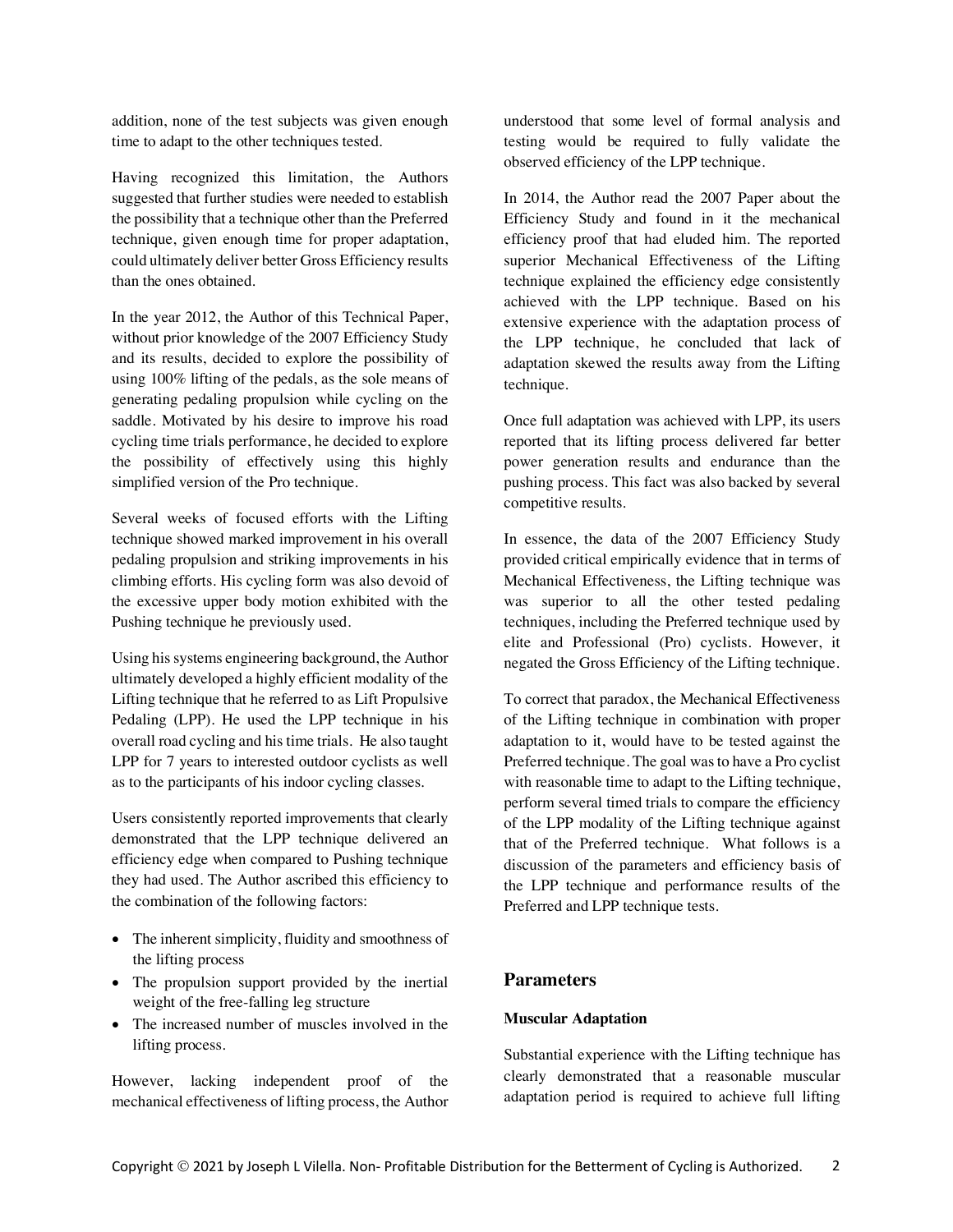potential. Nine muscles have been identified by the Author to be directly involved with the lifting process. They will be referred to as the Lifting Muscle Group. They are the Psoas Major which connects the upper body with the lower body. The Iliacus which flexes and rotates the Femur and when combined with the Psoas muscle this pair is considered to be the strongest hip flexor. The Abductor Longus and Abductor Brevis both of which promote and control the lateral motion of the leg. The Sartorius which is unique in the function of serving as a hip and knee flexor. The Biceps Femoris which performs knee flexion. The Semitendinosus which extends at the hip and flexes at the knee and the Gastrocnemius which is the main plantar flexor of the ankle joint and is also a powerful knee flexor.

Muscular adaptation involves the physiological conditioning to the biomechanical lifting action, as well as the development of the muscular strength required to support the short/long term use of the Lifting technique. This biomechanical conditioning and muscular strength adaptation require the necessary time on task. The more time is allotted to adaptation, the quicker the full potential of the Lifting technique is achieved.

There is very little utilization of the Lifting Muscle Group when the Pushing technique is used. That being the case, a reasonable period of time must be allotted for full adaptation of the Lifting Muscle Group by cyclists habituated to the Pushing technique. On average, approximately four months devoting four hours per week to LPP technique practice is required for full adaptation.

The Preferred technique uses a considerable amount of lifting (75%) combined with a lesser amount (25%) of pushing of the pedals. For this reason, it is much easier and faster for Elite and Pro competitive cyclist to adapt to the 100% lifting effort of the LPP technique. It is estimated that Elite and Pro cyclists could be fully adapted to the LPP technique within a period of 1 month.

During the muscular adaptation period, the abdominal muscles are strengthened by the lifting action of the legs. As a result, this key Core Muscle Group provides additional structural support to the torso and back

during the cycling process. The Traverse Abdominis stabilizes the spine and the pelvis. The Internal and External Obliques control the lateral flexion of the spine and its rotation. The Rectus Abdominis flexes the torso forward.

It is not clear to the Author how much direct influence does the Core Muscle Group contributes to the power production capacity of the Lifting Muscle Group. However, a strong Core Muscle Group is essential for the support of a stable cycling posture and sustained flexed torso. A stable cycling posture provides better control of the bicycle and a more streamlined position. Wind tunnel studies have shown that torso flexion is critical to a cyclist for the elimination of aerodynamic drag in direct proportion to the achieved degrees of flexion. This Technical Paper will also demonstrate that torso flexion is fundamental for increased generation of propulsion related Kinetic Energy.

## **Muscular Exertion and Discomfort Dispersion**

Cyclists that use the Lifting technique, can apply more force with far less discomfort than those using the Pushing technique. With a properly executed Lifting technique such as LPP, the use of the pushing muscles is largely minimized, and with it the burning sensation that comes with their sustained use. While undergoing adaptation, users of the Lifting technique experiences less discomfort with no burning sensation in their lifting muscle group.

When fully adapted and at optimal lifting strength, the muscular discomfort sensation of the lifting muscle group has been reported to be minimal during average power production and more manageable during sustained high-power production. Outdoor and indoor cyclists using the Lifting technique while operating at sustained high-power production levels of effort, report their limiting factor to be anaerobic stress rather than muscle fatigue.

This reduced muscular discomfort at higher than nominal sustained power could be due to the larger count and the greater area covered by the Lifting Muscle Group, which is noticed to spread out the discomfort instead of concentrating it.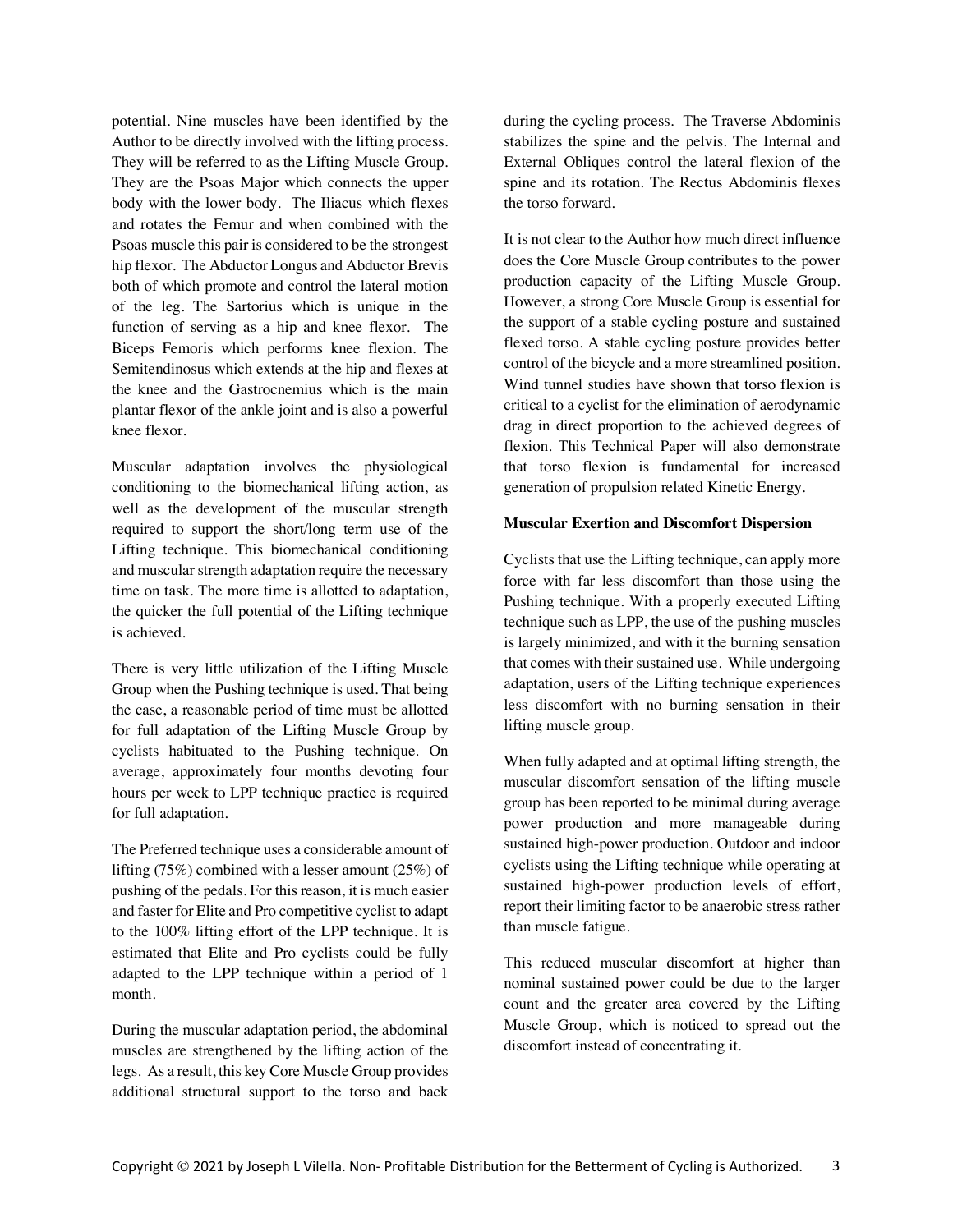## **Mental Adaptation**

The process of mental adaptation to the Lifting technique varies from individual to individual amongst those cyclists that are habituated to the Pushing technique. Mental adaptation occurs much faster amongst Elite and Pro cyclists. As pointed out before, they are used to lifting as part of the pedaling process so, for them it is a matter of completing what used to be a partial lifting process. Elite and Pro cyclists using the LPP technique have reported that though not immediate, it is much easier for them to eliminate their tendency of pushing down on the pedals.

The Author has developed physical and mental cues that are helpful in overcoming the reiterative tendency to push down on the pedals ingrained through years of using the Pushing technique.

## **Bicycle and Cleat Setup**

The three key elements for the efficient execution of the LPP modality of the Lifting technique are the setup of saddle height, the cleats, and the longitudinal (fore or aft) position of the saddle.

Saddle height ensures that maximum lifting action is achieved by the legs. The position of the cleats is vital for the best possible transfer of the power (watts) generated by the lifting action without any loss due to the unnecessary mechanical motion of the foot. The fore or aft position of the saddle is key for the production of the maximum possible inertial mass necessary to optimize the Kinetic Energy produced by the descending legs.

Optimal setup positions for the cleats and the saddle have been developed by the author through empirical data gathering and extensive testing.

## **Kinetic Energy as a Lift Assistive Force**

Of all the pedaling techniques discussed in the 2007 Technical Paper, the Lifting technique is the one that makes the best use of physics during the pedaling process.

The Mechanical Effectiveness results of the 2007 Efficiency Study were considered by the Author to be foundational towards the potential preeminence of the Lifting technique in competitive cycling. The following analysis of the LPP technique, demonstrates that the musculoskeletal force pounds induced upon the structure of the descending leg due to torso flexion plus the weight of the mass of the structure of the descending leg, produces a Resultant Weight. This Resultant Weight is a critical factor in producing a propulsion assistive force in the form of Kinetic Energy in support of the superior Mechanical Effectiveness of the Lifting technique.

Assuming that the prescribed adjustment of the saddle is accomplished during setup, the Resultant Weight imposed on the pedals by each descending leg structure is considerable.

**Table 1** provides the Resultant Weight imposed on the descending left leg structure of a test subject at 24 Descent Angles. A static fixture was created for each Descent Angle in order to measure each Resultant Weight value.

Torso flexion adds a substantial amount of additional weight to the one that would have been derived solely from the mass of descending leg structure. As many as 15 to 20 LBS imposed by the degrees of torso flexion at certain Descent Angles were noted. A torso flexion angle of approximately 50º was used to derive the Resultant Weight values of **Table 1**.

More aggressive torso flexion postures such as the Elite and Pro level position for riding on the drops or a time trials and triathlons extended bars position would have produced even higher Resultant Weight values. From the Resultant Weight in LBS of the Angles of Descent below, the Average Resultant Weight was calculated and was utilized to derive the Kinetic Energy values provided in this Technical Paper.

| <b>Angle of Descent</b> | <b>Resultant Weight in</b> |
|-------------------------|----------------------------|
|                         | <b>LBS</b>                 |
| 70                      | 22.5                       |
| $14^{\circ}$            | 26.2                       |
| $21^{\circ}$            | 37.2                       |
| $28^{\circ}$            | 40.0                       |
| $35^{\circ}$            | 42.4                       |
| $42^{\circ}$            | 47.1                       |
| 49°                     | 52.2                       |
| $56^{\circ}$            | 49.5                       |
| $63^\circ$              | 40.9                       |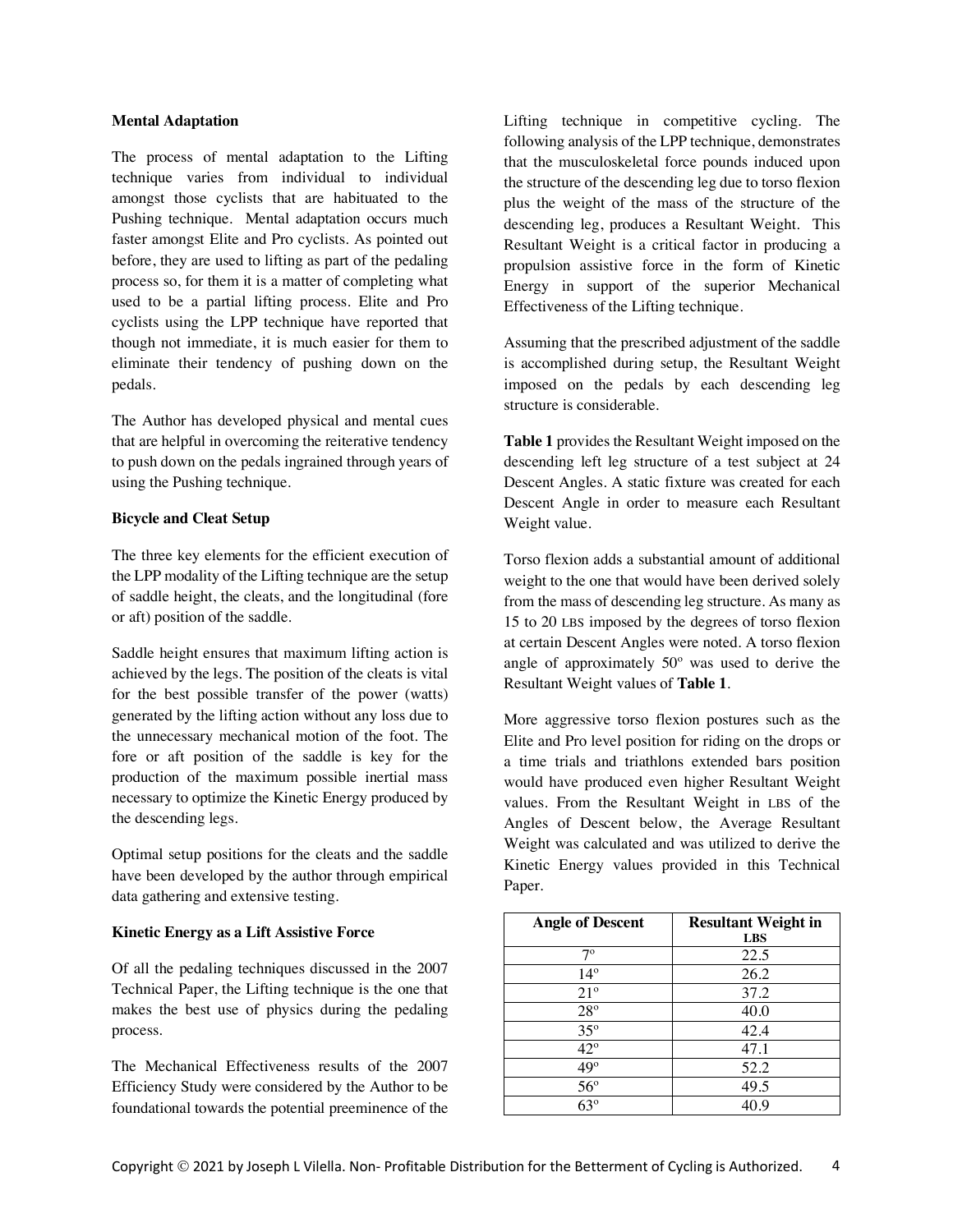| $70^{\circ}$  | 39.5 |
|---------------|------|
| $77^{\circ}$  | 37.6 |
| $84^\circ$    | 39.3 |
| $91^\circ$    | 40.7 |
| $98^\circ$    | 46.2 |
| $105^\circ$   | 48.1 |
| $112^{\circ}$ | 53.0 |
| $119^\circ$   | 58.0 |
| $126^\circ$   | 60.1 |
| 133°          | 63.0 |
| $140^\circ$   | 59.2 |
| $147^\circ$   | 56.1 |
| $154^\circ$   | 52.0 |
| $161^\circ$   | 48.1 |
| 168°          | 47.1 |

Average Weight  $= \sum$  Resultant Weights/Angles **Count**

# **Average Resultant Weight = Average Resultant Mass = 1,106 LBS/24 = 46.1 LBS**

Assuming that the descending leg structure of the cyclist is in free fall (no muscular force is applied to it), its Resultant Mass is subjected to an Angular Velocity (2) defined by the equation below. This Angular Velocity **ω** is based on the Revolutions per Second *n* that the cyclist applies to the pedaling crank. Since

1 Revolution per Second =  $2\pi$  Radians per Second

Then, Angular Velocity  $\omega = 2\pi n$  Radians per Second

The Revolutions per Second can be easily derived from the Revolutions per Minute (RPM) the cyclist applies to the pedaling crank. The Angular Velocity **ω** imparts a Tangential Velocity *v* to the Resultant Mass of the descending leg, where

Tangential Velocity  $v = r \omega$ 

In this case  $r$  is the length (Radius) of the pedaling crank from the center of its point of connection to the bicycle to the center of its point of connection to the pedal.

The Tangential Velocity remains unchanged as long as the RPM of the cyclist remain constant. An increase in RPM will increase the Angular Velocity and thus, will

increase the Tangential Velocity of the Resultant Mass of the descending leg.

The combination of the Tangential Velocity *v* and the Resultant Mass *m* of the descending leg play a critical role. This is because

Kinetic Energy = *mv*

Thus, Resultant Mass of the descending legs multiplied by the Tangential Velocity produces Kinetic Energy as a propulsion assistive force.

Thus, Kinetic Energy is always provided in support of the lifting process as long as any Tangential Velocity is present.

A change in either Resultant Weight or Tangential Velocity will produce a change in Kinetic Energy during the fall of the descending legs. This produces an immediate gain or loss of the propulsive Kinetic Energy delivered by the descending legs.

The Resultant Weight values of **Table 1** show that given an optimal RPM, the Kinetic Energy produced by a descending leg can be substantial and can dramatically improve pedaling propulsion. Conversely, given considerably less than optimal RPM (typically below 60 RPM), the Kinetic Energy produced by the descending legs will add some, yet minimal support to the pedaling propulsion process.

# **Step 1** – *Calculation of Average Tangential Velocity*

Using an OMNI Centrifugal Force Calculator (3), the average Tangential Velocity values for a range of RPM shown in **Table 2** were calculated based on the average Resultant Weight of the left descending leg structure of the test subject.

The following values were provided as input for the calculator:

Average Resultant Weight imposed on the Mass of the descending leg structure  $=$  Average Resultant Mass  $=$ 46.1 LBS

The Radius of the pedal crank  $= 172.5$  mm

The Angular Velocity in  $RPM = 60, 70, 80, 90, 100$ and 110 RPM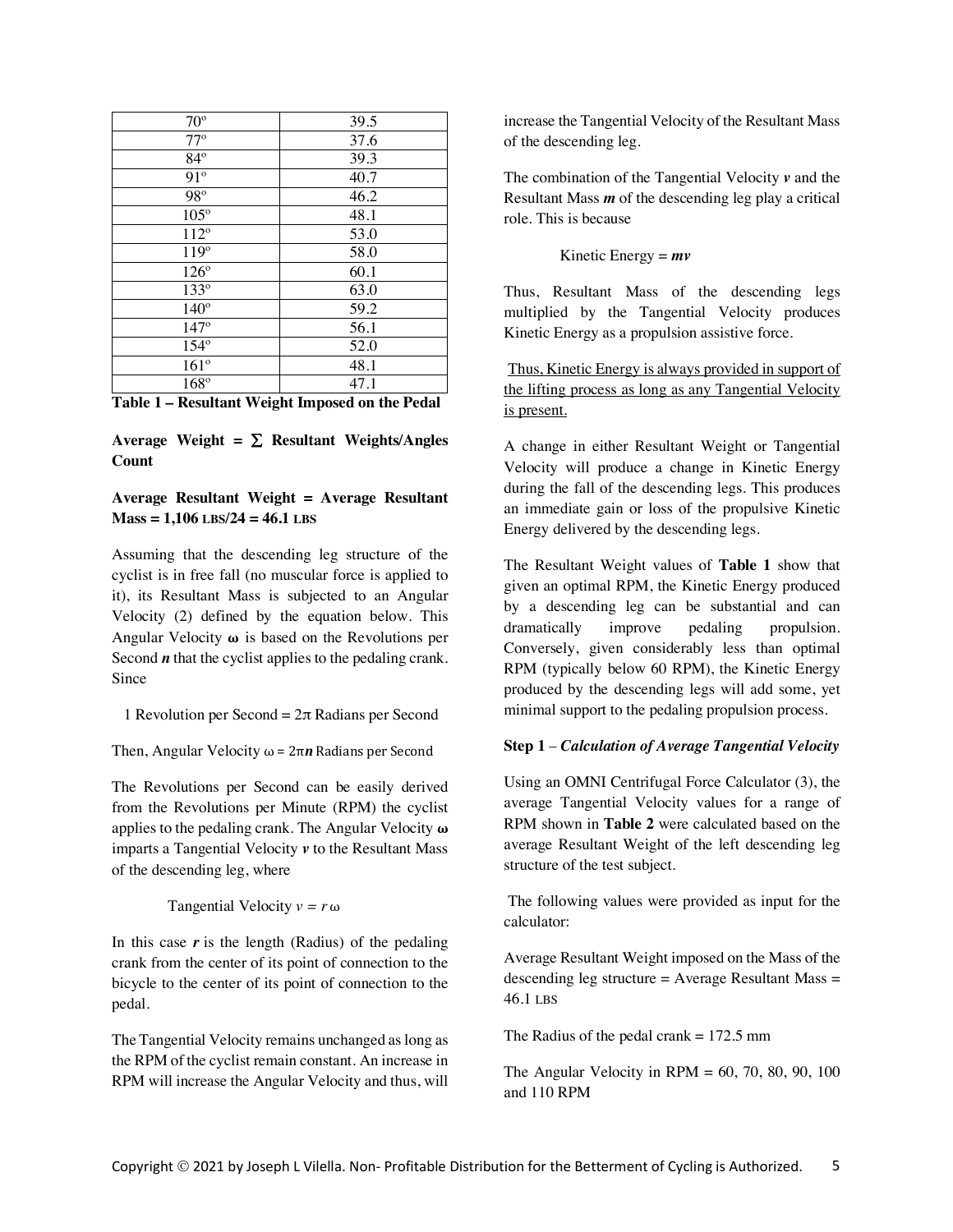The OMNI Centrifugal Force Calculator automatically performed the necessary unit conversions and provided the Tangential Velocity values shown in **Table 2**.

| <b>RPM</b> | <b>Tangential Velocity (ft/sec)</b> |
|------------|-------------------------------------|
| 60         | 3.556                               |
| 70         | 4.149                               |
| 80         | 4.741                               |
| 90         | 5.334                               |
| 100        | 5.927                               |
| 110        | 6.519                               |

**Table 2 – Tangential Velocity for the 46.1 LBS Average Resultant Mass**

### **Step 2** – *Calculation of Kinetic Energy*

Having calculated the Tangential Velocity, an OMNI Kinetic Energy Calculator (4) was then used to determine the Kinetic Energy (average) that the descending leg structure provides in support of the lifting leg. The following values were provided as input for the calculator:

Average Weight imposed on the Mass of the descending leg structure  $=$  Average Resultant Mass  $=$ 46.1 LBS

The Tangential Velocity at each of the given RPM.

The OMNI Kinetic Energy Calculator provided the Kinetic Energy values shown in **Table 3**.

| <b>RPM</b> | <b>Kinetic Energy (Joules)</b> |
|------------|--------------------------------|
| 60         | 12.283                         |
| 70         | 16.721                         |
| 80         | 21.833                         |
| 90         | 27.636                         |
| 100        | 34.122                         |
| 110        | 41.279                         |

**Table 3 – Kinetic Energy for 46.1 LBS Average Resultant Mass**

This analysis shows that pedaling at a higher RPM provides enhanced pedaling efficiency. It has also been observed by the author that this Kinetic Energy based supportive action can be felt at certain combinations of gear tension and RPM. During those times, a seamless propulsion task transfer can be perceived, whereby the lifting muscular force of hands over the task of propulsion to the Kinetic Energy derived force within a given pedal.

This phenomena however, is not noticeable at very high tensions which require substantially reduced RPM. At those RPM levels Kinetic Energy is substantially diminished. However, the elegance and simplicity of the lifting action in combination with the powerful force provided by the Lifting Muscle Group deliver the necessary force to carry on quite effectively with the propulsion task.

## **Power Production and Modulation**

Since the Kinetic Energy produced by the descending leg structure support the lifting process, it is easier for the Lifting Muscle Group to achieve higher levels of power generation with less effort. This is achieved by providing the necessary muscular lifting power to generate the RPM required to efficiently overcome most terrain challenges.

Once fully proficient with the Lifting technique, by achieving a powerful, fluid and continuous lifting action on the saddle, the cyclist will be able to produce and modulate the RPM that will ultimately deliver the necessary power.

In terms of peak and sustained power values during the tests, a peak of 815 Watts was generated on the saddle by the LPP Tests Pro cyclist in the first LPP test. Peak power levels of 900 Watts plus could be achieved on the saddle by Elite or Pro cyclists under the right circumstances. Operating within the 320 plus Watts sustained power range during the tests, the LPP Test Pro cyclist was also able to deliver segments with sustained power values of 400 to 500 plus Watts.

By its smooth and simple lifting action, the Lifting technique allows to more closely modulate the muscular effort and RPM of the propulsion process. This results in a more controlled power generation that is helpful for the overall management of the cycling effort

# **Performance Results**

## **Lifting Technique (LPP Modality) Road Tests**

A Pro cyclist was selected for the validation of the mechanical assumptions, long-term adaptation, setup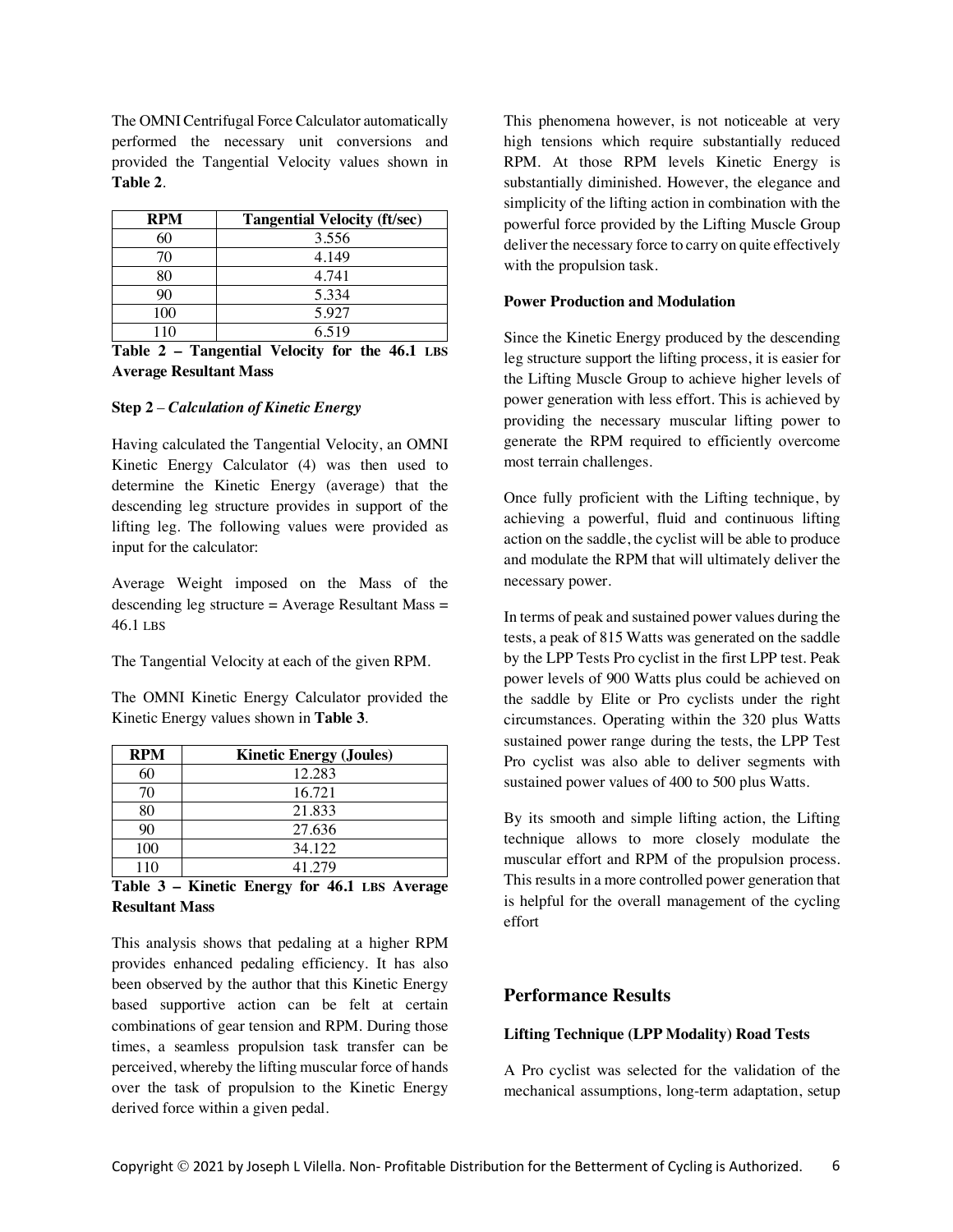optimization, technique execution and performance results of the lifting technique.

The Author chose Stephane Roch (5), an accomplished competitive Mountain Cycling Professional and winner of the California Endurance Series to be the LPP Tests Pro cyclist.

A 20 miles track in San Diego, California with a varied terrain and 1,100 feet of vertical ascent was chosen to perform the LPP Tests (6). The formal tests were run in spring and fall of 2015. The dates were designed to accommodate the competitive racing schedule of the LPP Test Pro cyclist and to provide the best possible climatic conditions for the tests. These were performed at between the hours of 7:56 and 8:40 in the morning to minimize the impact of wind and at temperatures between 60º to 67º Fahrenheit to minimize the impact heat, thus maximizing cycling performance.

A fully optimized Grand Tour Pro level test bike (7) with a Shimano Dura Ace DI2 electronic shifting system was provided for the tests.

Five trials were conducted and only one trial (LPP2 at 05/10/2015) had the impact of a moderate cross wind affecting the performance results. The first two trials were conducted using the Preferred technique used by the LPP Test Pro cyclist. The remaining three trials were executed with the LPP modality of the Lifting technique. Detailed test results are provided within the above noted Reference (6). What follows is a summary of those LPP test results:

### **Date, Technique, Reference Designator**

| 2/27/15 | 3/4/15<br>Preferred   Preferred | Lifting | $4/28/15$ 5/10/15 9/6/15<br>Lifting   Lifting |      |
|---------|---------------------------------|---------|-----------------------------------------------|------|
| P1      | P2                              | LPP1    | LPP2                                          | LPP3 |

#### **Fastest to Slowest Time (Min:Sec)**

|    | ועט ו | D٦ | רסי | Р1  |
|----|-------|----|-----|-----|
| าเ |       |    | 58  | r o |

#### **Highest to Lowest Normalized Power (Watts)**

| D2<br>. . Р | -- | n. | n۰ |
|-------------|----|----|----|
|             |    |    |    |

#### **Highest to Lowest Maximum Power (Watts)**

| $\Box$ PP1 | D3 | ר פרי | D1 |
|------------|----|-------|----|
|            |    |       |    |

### **Lowest to Highest Work Performed (Kilojoules)**

|  | D٥ | P3 | יש |
|--|----|----|----|
|  |    |    |    |

### **Highest to Lowest Watts Per Kilogram**

| DD <sub>2</sub><br>$\mathbf{L}$ $\mathbf{P}$ $\mathbf{P}$ | $\sim$<br>מש | DD 1 | D1 |
|-----------------------------------------------------------|--------------|------|----|
|                                                           |              |      |    |

# **Lowest to Highest Average Heart Rate (Beats Per Minute)**

| רמ | $\sim$ | n A | n4 |
|----|--------|-----|----|
|    |        | ັ   |    |

# **Lowest to Highest Average Cadence (Revolutions Per Minute)**

| m | DD1 - | רסו |  |
|---|-------|-----|--|
|   | ີ     |     |  |

## **Discussion**

With the advent of power meter technology as applied to cycling, efficient and sustained power generation has become a critical marker for competitive cycling training and racing. Finding better ways of creating and sustaining competitive propulsive power has become a key pursuit in the competitive cycling world.

The motion dynamics analysis provided in this Technical Paper shows that a considerable amount of propulsive Kinetic Energy can be freely generated by using the lifting technique. This Kinetic Energy generation is optimal at the high RPM levels that Elite and Pro cyclists typically perform. The LPP Tests Pro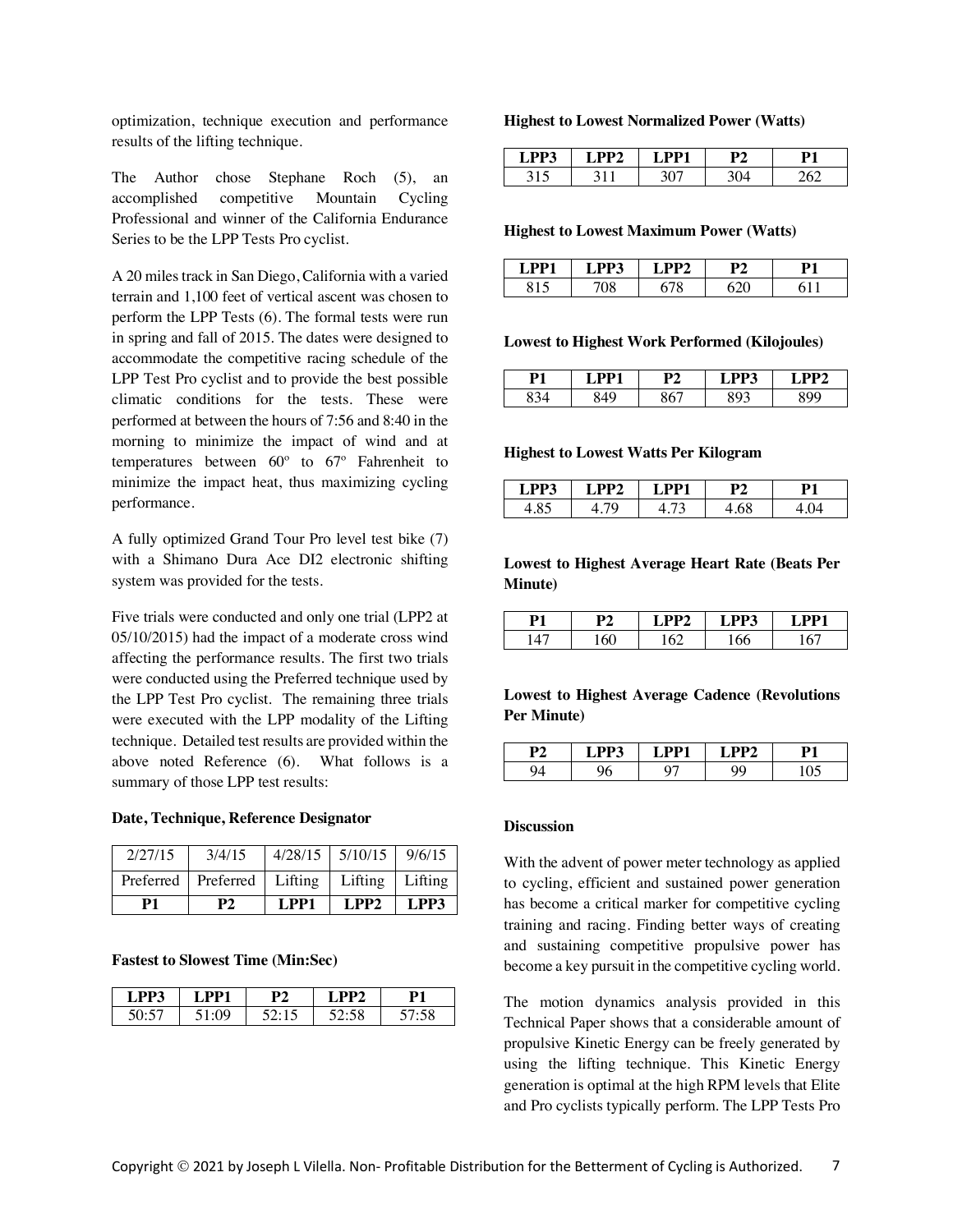cyclist performed the LPP tests within a 96 to 99 RPM range.

Optimal Kinetic Energy was also promoted during the LPP tests by the aggressive torso flexion the LPP Tests Pro cyclist used while riding on the drops of the LPP Tests bike. As noted within the Kinetic Energy analysis section of this Technical Paper, aggressive torso flexions induce a much higher Resultant Weight to the descending legs structure, thus, promoting higher Kinetic Energy generation.

With all those elements in play and having provided reasonable time for the LPP Tests Pro cyclist to adapt to 100% lifting, the initial LPP test (LPP1) was performed in 51 minutes and 9 seconds. This performance was over a minute faster than the best Preferred technique test (P2).

It is interesting to note that the LPP1 effort produced two days of soreness of the LPP Tests Pro cyclist Lifting Muscle Group. This indicated that even though he was adapted enough to produce a considerably faster time than his best time with the Preferred technique, he was not yet fully adapted to 100% lifting. As he fully adapted to 100% lifting, his remaining LPP test trials produced larger propulsive power generation without the post-trial soreness of his Lifting Muscle Group.

LPP1 was completed 1 minute and 6 seconds faster than P2 while using 18 Kilojoules less. This indicated that far more speed was produced with less muscular effort. The Author deduces that a substantial amount of the free Kinetic Energy generated during the LPP1 test was used to generate propulsion thus saving muscular exertion and promoting pedaling efficiency.

*Efficiency Related Comment: Any opposition or interruption of the falling action of the descending legs negatively affects their Kinetic Energy generation and impairs propulsion. The reason for this is that any reduction of Tangential Velocity immediately negates Kinetic Energy. In the case of the Preferred technique, this reduction of Tangential Velocity can be due to the hesitative transition from lifting to push down and sweep back. This shift to a pushdown process tends to stop the lifting and thus, interrupt the free-falling process that the lifting action promoted.*

*The approximately even application of force around the pedaling arc of the Circling technique and the large force application of the Pushing technique while coping with an opposing leg that adds no value to the pushing process also negate free Kinetic Energy.* 

*It is the author's opinion that the simultaneous creation of a lifting based propulsion force and a Kinetic based propulsion force leads to a more uniform and fluid motion that promotes higher speeds and sustains Positive Torque across the pedaling arc. A recorded -1 Newton Meter of Negative Torque was produced by the Lifting Technique during the 2007 Efficiency Study and that was achieved without any adaptation or fluidity of the lifting process. The Preferred, Circling and Pushdown techniques were confirmed to produce approximately -10 Newton Meters of Negative Torque, thus, impairing propulsion.* 

The LPP technique delivered a slightly higher Normalized Power (NP) generation than the Preferred technique. However, it is noted that for a difference in NP of 4 Watts more, LPP1 was 1 minute 6 Seconds faster and for a difference in NP of 8 Watts more, LPP3 was 1 minute 18 seconds faster. Thus, LPP1 and LPP3 delivered higher power usage efficiency. In addition, the LPP1, LPP2 and LPP3 tests yielded higher Peak Power values than the P1 and P2 tests.

The LPP technique delivered a higher Heart Rate on all its runs which also correlated with the higher Cadence of LPP tests. As discussed in the second paragraph of this section, promoting higher Cadence produces higher Kinetic Energy and increased pedaling efficiency.

For more detailed LPP testing information see Reference (6).

# **The Lifting Technique in High Level Competition**

In June 29 of 2014, after some intense training which included learning and adapting to the LPP technique, Mr. Tyler Johns went to Coeur d'Alene, Idaho to participate in an Iron Man Triathlon considered amongst the toughest in the mainland of the United States.

With over 5,000 feet of climbing across the 112 miles cycling stage, this test demanded a highly efficient